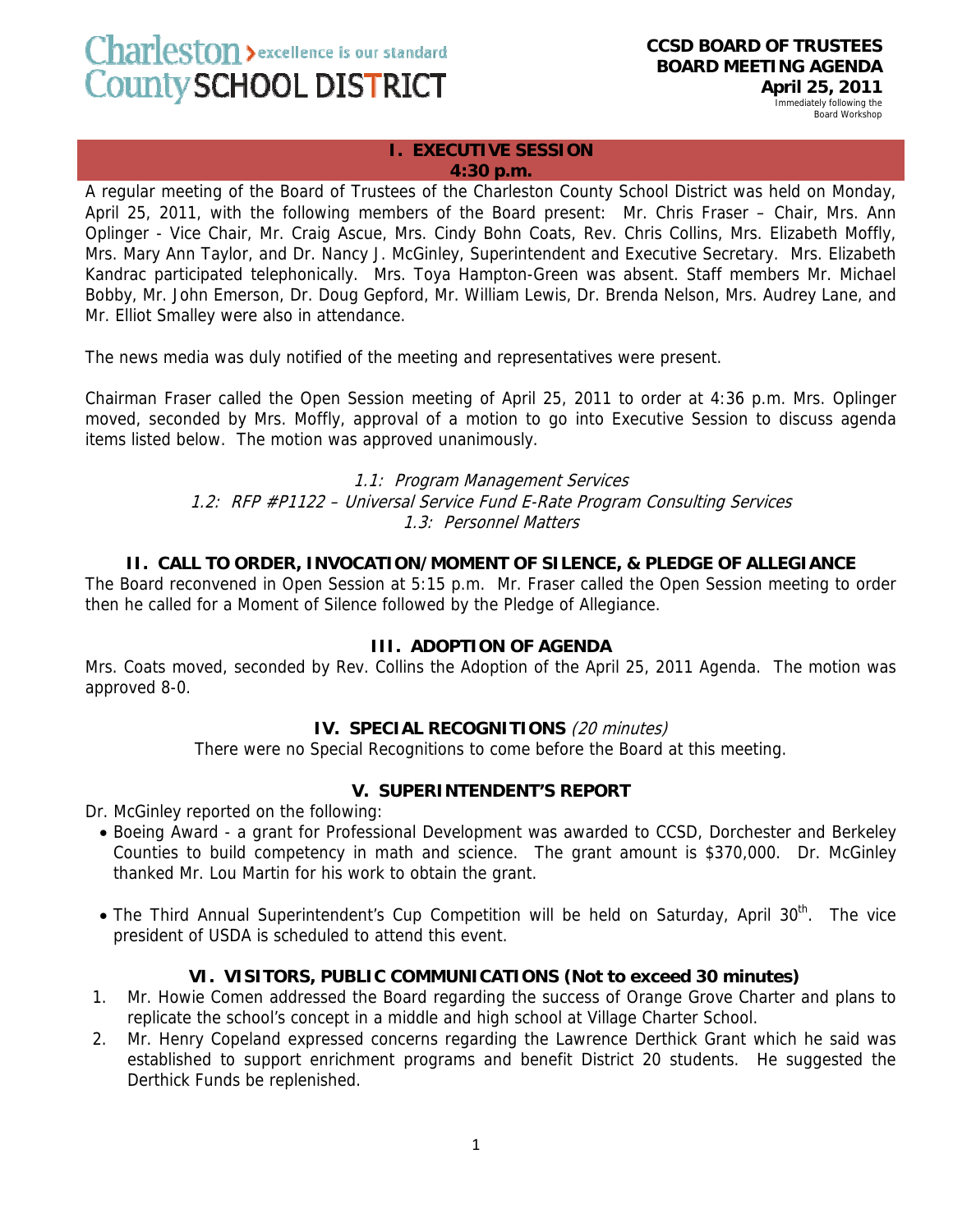# **VII. APPROVAL OF MINUTES/EXECUTIVE SESSION AGENDA ITEMS**

# **7.1: Open Session Minutes of April 11, 2011**

Mrs. Oplinger moved, seconded by Mr. Ascue, approval of the Open Session Minutes of April 11, 2011, with necessary corrections. The motion was approved 8-0.

# **7.2: Motions of Executive Session of April 25, 2011**

**1.1: Program Management Services** – The Board approved the Procurement of Program Management Services (Solicitation #11-CPP-01) for the 2011-2016 building program, excluding seismic evaluations or advance designs assignments to the firm recommended for management serves under this procurement. This would enable the program management services in 2015-16 to accomplish these projects and provide the needed staff support to develop project specific information, budgets, schedules, etc. to campaign the next building program. The motion was approved 8-0.

**1.2: RFP #P1122 – Universal Service Fund E-Rate Program Consulting Services** – This item was pulled; no action was taken.

**1.3: Personnel Matters** – This item was pulled; no action was taken.

# **7.3: Financial Minutes of April 11, 2011**

Mrs. Oplinger moved, seconded by Mr. Ascue, approval of the Financial Minutes of April 11, 2011. The motion was approved 8-0.

### **VIII. COMMITTEE REPORT(S)**

There were no Committee Reports to come before the Board at this meeting.

### **8.1: Audit & Finance Committee**

Mrs. Coats said the last Audit & Finance Committee meeting was held on April 14<sup>th</sup>. She apologized for not having the minutes from the meeting which was delayed because of furlough and spring break. The minutes will be provided in the near future. Mrs. Coats said the Audit and Finance Committee recommends approval of all items under agenda item 8.1, also listed below:

**A. Revised 2011 Audit Plan -** On behalf of the Audit and Finance Committee, Mrs. Coats moved approval of the Revised 2011 Audit Plan. The recommendation was approved 7-1 (Moffly opposed).

Mrs. Moffly asked why the audit was limited to pupil activity in twenty schools. Mr. Bobby said the twenty schools identified were aligned with the district's capacity to get the work done and not all schools are audited annually. The audit was done by the district's internal auditor, Mrs. Cathy Cox. Mrs. Moffly expressed her discomfort with waiting 18 months to do an audit. Mrs. Coats said the plan is to extend the audit through end of the year and not present a new plan before January 2012. Mrs. Cox, the district's Internal Auditor will complete each audit and bring it to the board within the year. Mrs. Moffly asked why only two community school programs were audited and if Public/Private Programs were also audited. She suggested it be listed on a future agenda. Dr. McGinley explained that programs audited are CCSD programs; not outside programs. Also, Mr. Bobby added that Kaleidoscope and other CCSD programs are audited because they are cash-based.

**B. Bond Anticipation Note Resolution** - On behalf of the Audit and Finance Committee, Mrs. Coats moved approval of the General Obligation Bond Anticipation Note, Series 2011A Resolution to provide for issuance and sale of not exceeding seventeen million dollars (\$17,000,000) and General Obligation Bond Anticipation Notes (Sales Tax Projects) not exceeding \$10,000,000. The recommendation was approved 7- 1 (Moffly opposed).

In response to Mrs. Moffly's questions about schools in the Bond Anticipation Note Resolution, Mr. Bobby said amounts were provided monthly in '04, '05 and '06 capital projects report. The only ongoing projects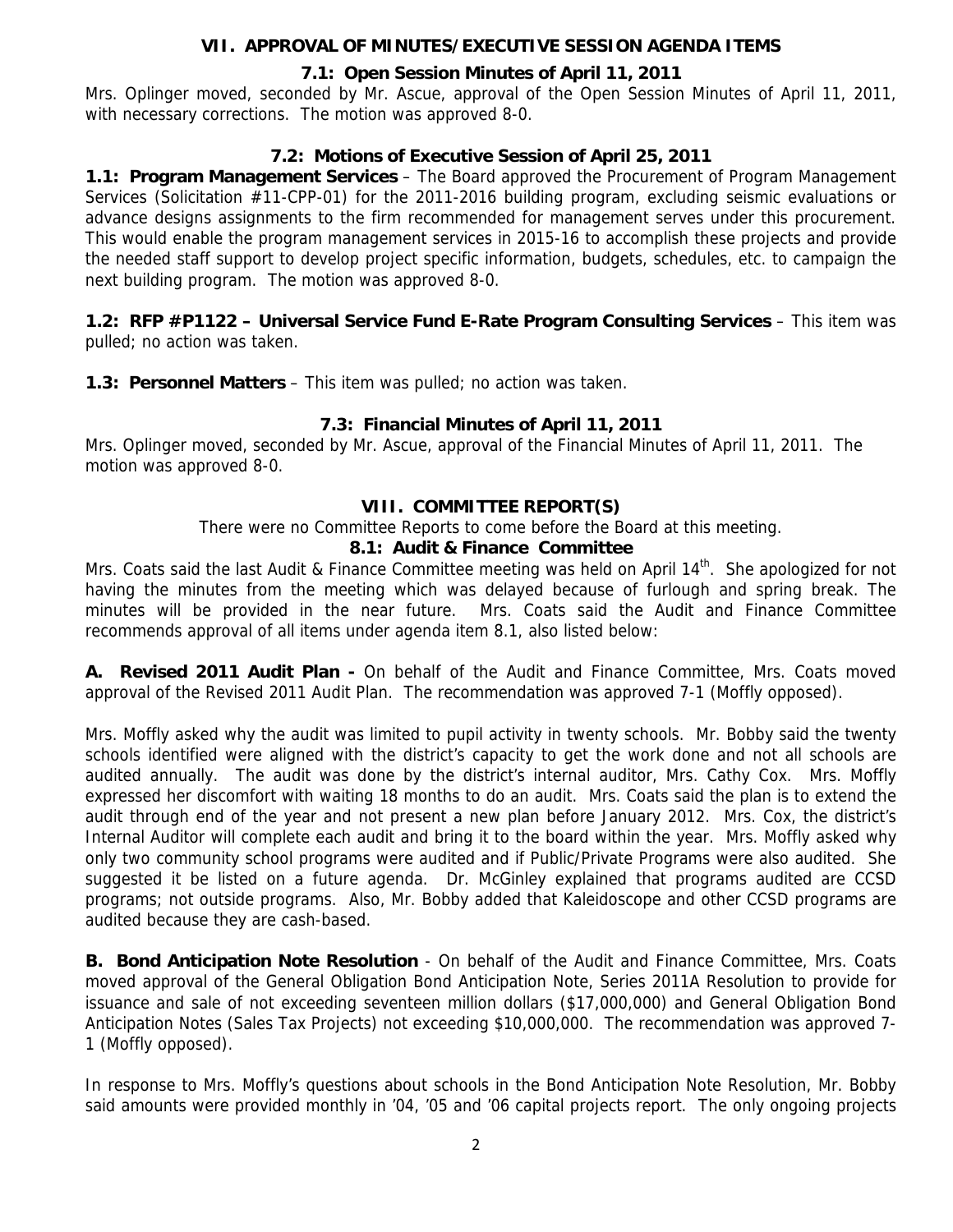left are Sullivan's Island Elementary and Rivers Facility.

**C. Bid # 1123 – Baptist Hill High School Additional Cabling Project** – On behalf of the Audit and Finance Committee, Mrs. Coats moved approval of Bid #B1123 – Baptist Hill High School Additional Cabling Project award to A3 Communication not to exceed \$65,000.00. Note the actual bid amount for A3 Communications, Inc. is \$55,800.00). The funding source is Qualified School Construction Bond funds. The recommendation was approved 7-1 (Moffly opposed).

**D. Classroom Modernization Project – One-to-One Computing Reallocation** – On behalf of the Audit and Finance Committee, Mrs. Coats moved approval of the utilization of year 3 Classroom Modernization contingency funding at the cost of \$2,141,814. The recommendation was approved 8-0.

- New Classroom Technology Backfill
	- o SMART Boards
	- o Teacher Laptops
	- o Document Cameras
	- o Data Cabling
	- o Building Modifications
- Technology Storage Boxes
- 1:1 student devices, wireless network upgrades and supporting equipment
- Project Management and Support Resources

Mrs. Taylor expressed concerns about purchasing additional of IPADS and possibly additional expenses for IPAD upgrades. Mr. Bobby said there was an opportunity to use proposed Capital Project money to replace student classroom computers with IPADS through a plan that was composed years ago. He said according to the data, those computers are not being utilized. Therefore after researching, staff decided to implement an IPAD pilot program to see how it would impact instruction and improve student achievement outcomes. Mrs. Taylor suggested the district just study Drayton Hall's performance with computers instead of adding another school. Mr. Bobby responded sharing information about the district's five year technology plan and the inequities when he arrived. He said a standard was developed to bring technology up to par. Mrs. Kandrac commented on Mrs. Brittingham's presentation to the Finance & Audit Committee meeting and suggested that everyone read the news article about technology which said that children using IPADs thought they were playing when they were actually working. Mrs. Brittingham said Dell laptops were only purchased for teachers, not students. The request to expand the IPAD Pilot Program should help staff determine the appropriate technology for students. To date, the pilot program has been very successful. Mr. Bobby also shared the plan to delay year four of the technology program to allow time to review and measure data and determine the Pilot Program's success. Mrs. Brittingham shared an example—a program that began in January now has twice the number of students reading on grade level than it did at the start. Ms. Amy West, a third grade teacher, also spoke about increases in MAP testing since the pilot IPAD program began. Mrs. Taylor asked why Drayton Hall was selected to participate in the pilot program. Mrs. Brittingham said it was because of Drayton Hall's strong technologybased committee and their ability to take the project forward. Mrs. Taylor asked about the technology level of the school being added. Mr. Bobby said implementing the pilot program in a different environment would allow the district to study and consider the cost across the district. Mrs. Brittingham added that IPADs would remain at the school. Rev. Collins added that IPADs would be helpful for Board members. Mrs. Coats suggested assessed throughout the school year for students participating in the IPAD Pilot Program to determine if it's a worthwhile investment that could help Title I students. Dr. McGinley said the main purpose is to accelerate learning and improve academic instruction. Mr. John McCarron said the district will purchase the second version of IPADs and staff is analyzing to see if wireless devices are working with internet band-width and if it's sustainable. Mr. Tim Tanner said they are also looking at the multiple functions of IPADs and data will be examined before future decisions are made.

In response to Mrs. Taylor question about surplus equipment, Mr. McCarron said recycling is done by Dell and the district receives a residual check based on usable components. He also said they are looking at